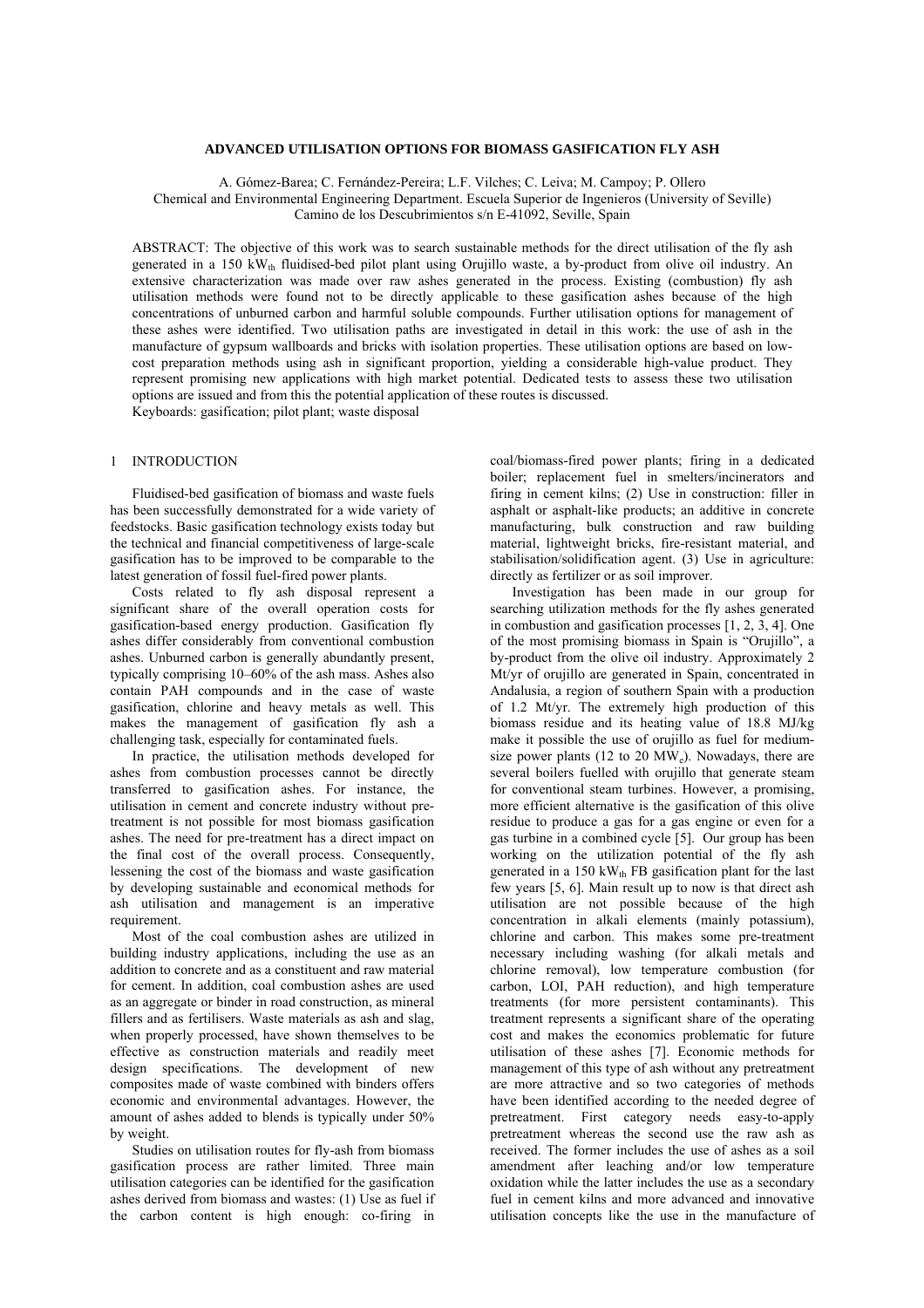construction products such as lightweight wall boards or bricks with special properties. These two last utilisation methods provide attractive ways to valorise difficult fly ashes yielding relatively high-quality products which can compete favourably in the market. This article aims at increasing the knowledge about these two utilisation options.

# 2 EXPERIMENTAL

## 2.1 Materials

Ashes**:** Biomass gasification ashes generated at the DIQA pilot plant (University of Seville, Spain) were used for the present study. Pilot plant gasification tests were carried out at atmospheric pressure and temperatures of 700-850ºC in order to assess the technical viability of Orujillo and MBM. General results and conclusions with regard to these technical parameters are fully discussed elsewhere [5, 6]. Besides the hydrodynamic role of the bed material in fluidised bed processes, there is also a major impact caused by the physico-chemical bed material properties on the resulting fly ashes. The bed material used in the pilot plant tests was ofite, a subvolcanic rock having an average particle size of 380  $\mu$ m and an apparent particle density of 2620 kg/m<sup>3</sup>. The main characteristics of the solid materials used in the gasification tests are shown in Table I showing the main chemical characterisation of the orujillo, bed material ofite and ash. As seen in the table the potassium content of the ash is very high (6.83% as  $K_2O$ ). Also, the high amount of unburned matter content (LOI: 18.24) is noteworthy.

**Table I**: Chemical compositions of fuel, bed material and ash

| Parameter       | Fuel<br>(Orujillo)<br>$(wt\%)$ | Parameter                      | Ofite<br>$(wt\%)$ | Ash<br>$(wt\%)$ |
|-----------------|--------------------------------|--------------------------------|-------------------|-----------------|
| LHV (MJ/kg)     | 14.09                          | Moisture                       | 0.47              | 1.31            |
| HHV (MJ/kg)     | 15.02                          | Loss on<br>ignition            | 0.64              | 18.24           |
| C               | 36.57                          | CaO                            | 11.15             | 23.23           |
| H               | 3.71                           | MgO                            | 7.90              | 8.10            |
| N               | 1.00                           | Fe <sub>2</sub> O <sub>3</sub> | 9.15              | 5.53            |
| ∩               | 27.32                          | $Al_2O_3$                      | 13.61             | 8.53            |
| Moisture        | 10.82                          | SiO <sub>2</sub>               | 53.93             | 43.48           |
| Ashes           | 20.41                          | $K_2O$                         | 0.48              | 6.83            |
| Volatile Matter | 53.34                          | Na <sub>2</sub> O              | 3.49              | 1.51            |
| Fixed carbon    | 15.44                          |                                |                   |                 |

Additives for lightweight wall boards: Gypsum (G) was used as binder and vermiculite (V) as an additive for the pastes prepared for manufacturing the plates. Vermiculite is a hydrated silicate comprising magnesium, aluminium and iron which has a flaky structure. Vermiculite is added to the pastes to provide the blends with fire protection properties. The vermiculite used in the present study is a commercial vermiculite with 84.9% of particles less than 1.41 mm in size. Glass fibres (G-F) 2-4 cm long and 20-50 microns in diameter were used to increase the mechanical resistance to bending and fissuring of the plates. To assess the resulting fire resistant properties of the new ash-based boards, they were compared with two commercial products (Com-1 and Com-2). Com-1 is made up of calcium silicate whereas Com-2 is mainly composed of gypsum and vermiculite.

Clays for the bricks**:** Three kinds of clay bodies prepared by the addition of orujillo ash to clay compositions were tested. The selected clay compositions are representative of the products in a facing brick manufacturing company. Table II presents the three types of bricks manufactures tested.

| Ceramic<br>composition | Clay<br>$(\%$ by mass) | Gasification Ash<br>$(\%$ by mass) |
|------------------------|------------------------|------------------------------------|
|                        | 85 % F A               |                                    |
|                        | $80\%$ F B             | 20                                 |
|                        | 85 % F C               |                                    |

#### **Table II**: Tested clay bodies

#### 2.2 Preparation

Lightweight wall boards shaped as plates: Our main goal was to develop a product with a high amount of fly ash. The composition of the plate was optimised in order to fulfil the requirements that follows: (1) fly ash must be the major component (>50% wt); (2) satisfactory mechanical properties (specified by the requirements demanded for the final product); and (3) acceptable fire resistance behaviour. The composition selected is shown in Table III.

**Table III**: Composition (wt%) of the plates

|                              |            |    |     |       | Water/solid |
|------------------------------|------------|----|-----|-------|-------------|
| Material                     | <b>BGA</b> | G  |     | $G-F$ |             |
|                              |            |    |     |       | Ratio       |
| Composition<br>$(wt\%, dry)$ | 60         | 30 | 9.5 | 0.5   | 07          |
| basis)                       |            |    |     |       |             |

 The solid components shown in Table III were placed in a planetary mixer and were mixed until a homogeneous mixture was achieved. Water was gradually added and mechanically blended until a homogeneous paste was obtained. The paste was placed in 2 cm thick, 28 cm high and 18 cm wide moulds. After 24 hours the paste was removed from the moulds and left to cure at ambient temperature for more than 28 days (average temperature: 20ºC; average relative humidity: 45%). This paste was also used to make test pieces of different shapes and sizes which were employed in the mechanical tests. Compared to other residues of similar characteristics, the water/solids ratio used in the blend was high [2, 3, 4]. This enabled us to obtain a relatively easy-to-mould product.

Bricks: Clay bricks are usually manufactured from clay, sand and small amount of suitable organic material like sawdust that burns off at the sintering process and gives the bricks the desired porosity. Often some inert material like crushed and milled recycled bricks or coal ash is also added to the mix to control the properties of the mass and finished product. In our investigation we used ash as potential suitable organic material. Carbon containing ash like our gasification ashes would bring inert material to the brick mass and produce porosity at the sintering phase. The high carbon gasification ash is expected to behave like organic material in the sintering leaving small cavities in the brick matrix. We tested three kinds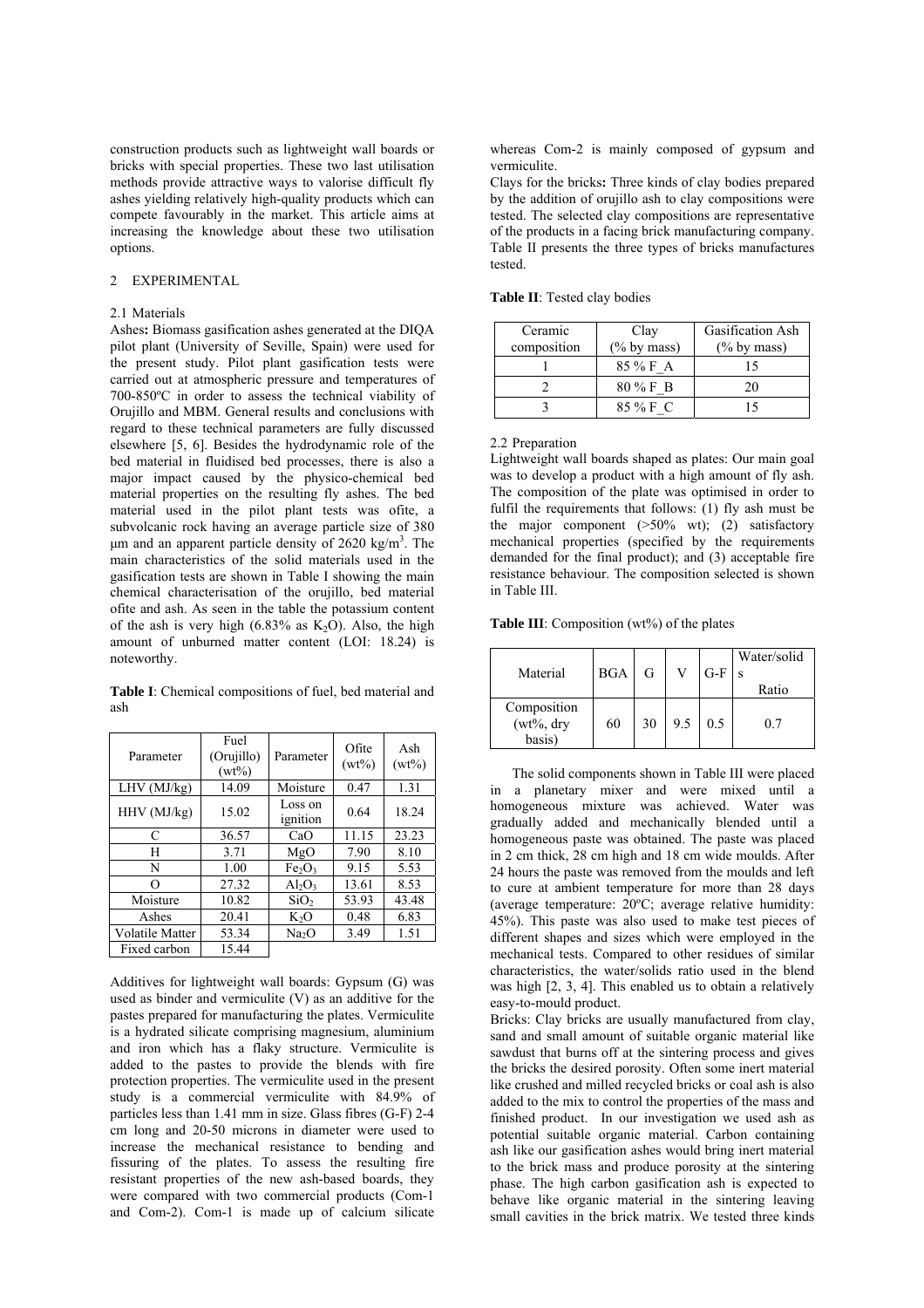of clay bodies prepared by the addition of orujillo ash to clay compositions. The selected clay compositions are representative of the products in a facing brick manufacturing company. The ash content in the clay bodies was 15% and 20% by mass. These high ash contents were used to consume a considerable amount of ash in the mix. To the best our knowledge this percentage is rather high compared with figures tested on brick manufacture trials using fly ash from FB gasification (7). After the mixer was prepared the solid mixture was introduced in an electrical furnace. The firing temperatures tested were 1000ºC, 1025ºC, 1050ºC and 1075ºC for 4 h, in a firing time of 24 h approx (cold/cold). Fig. 1 shows various bricks manufactured in the course of the present investigation.



**Figure 1**: Bricks manufactured during this investigation

#### 2.3 Characterisation

 To characterise the physical and mechanical properties of plates under study, some tests were carried out. In addition fire resistance and environmental (leaching tests) properties were also undertaken.

 Lightweight plasterboard was characterised by the compressive strength (before and after the fire test), surface hardness based on the plate resistance to penetration of a Shore C durometer, pH, water content obtained by measuring the mass of the sample during the curing process, and accordingly the water absorption capacity. Details of the procedures and results can be found in [8]. The fire resistance properties were calculated using standard fire-resistance tests as described in European regulations [9]. In order to analyse the fire resistance of the plates in a similar way to that recommended by the European standards, the time necessary for the non-exposed surface of the plates to reach 180 $^{\circ}$ C was taken as reference  $(t_{180})$ . The environmental study involved subjecting the ash to two well-known leaching tests, the DIN 38414-S4 test [10] and the CEN/TS 14405 column test [11], as well as subjecting the product to one of the most commonly used leaching tests for monolith samples in the waste management field, the NEN 7345 diffusion test [12]. Atomic Absorption Spectrophotometry and Inductively Coupled Plasma techniques were used for metal analysis of DIN 38414-S4, CEN/TS 14405 and NEN 7345 leachates.

Convencional parameters in the brick manufacturing industry were used for characterizing the ash-containing bricks.

#### 3 RESULTS AND DISCUSSION

#### 3.1 Lightweight wall boards

Table IV shows the mechanical properties of the product. It shows the density  $(\rho)$ , pH, water absorption capacity (A), compressive strength  $(R<sub>c</sub>)$  and surface hardness  $(S_H)$  of the plates. From the density's point of view, the plates  $(652 \text{ kg/m}^3)$  maybe classified as lowdensity gypsum boards [13] (between 600 and 800  $kg/m<sup>3</sup>$ ). From the pH value, the material can also be classified as normal plasterboard (pH between 8.5 and 10) [13]. The high water absorption capacity (67.4%) is probably due to the low density of the plates as well as the high porosity (caused by the addition of vermiculite) and the relatively high particle size of the ash. As can be seen in Table IV the mechanical quality of the material is rather poor. This is concluded by comparing the results shown in Table IV to those shown by mortars manufactured with coal combustion fly ash and fly ash derived from the combustion of the same biomass [1, 2, 3, 4]. Both the high carbon content (high LOI) and a relatively high average ash particle size makes this material less cohesive. It is also worth noting that the surface hardness value,  $S_H$ , in Table IV (28 Shore C) is below the minimum requirement of the EU Standards (40 Shore C) [13].

**Table IV**: Physical and chemical properties of the plates

 $pH \mid A(\%) \mid R_c (MPa) \mid S_H (Shore C)$ 



**Figure 2**: TG and SDTA curves

ρ (kg/m<sup>3</sup>)

The presence of water in the tested products is a key parameter related to fire resistance capacity. A high water content has a positive impact on heat propagation resistance. TG and DTA results for the tested material are plotted in Fig. 2, where the change in mass of the product up to approximately 250ºC (point A) is due to the evaporation of water. This is supported by observing the endothermic response of the DTA curve from room temperature to 250°C. Between 250 and 550ºC (points A and B in the figure) an exothermic process takes place. This can be attributed to the combustion of unburned carbon. As can be observed, the increments are below 20ºC for the whole range of temperatures.

The fly ash under research presents high concentrations of unburned carbon (LOI around 18%). This differs considerably from conventional ash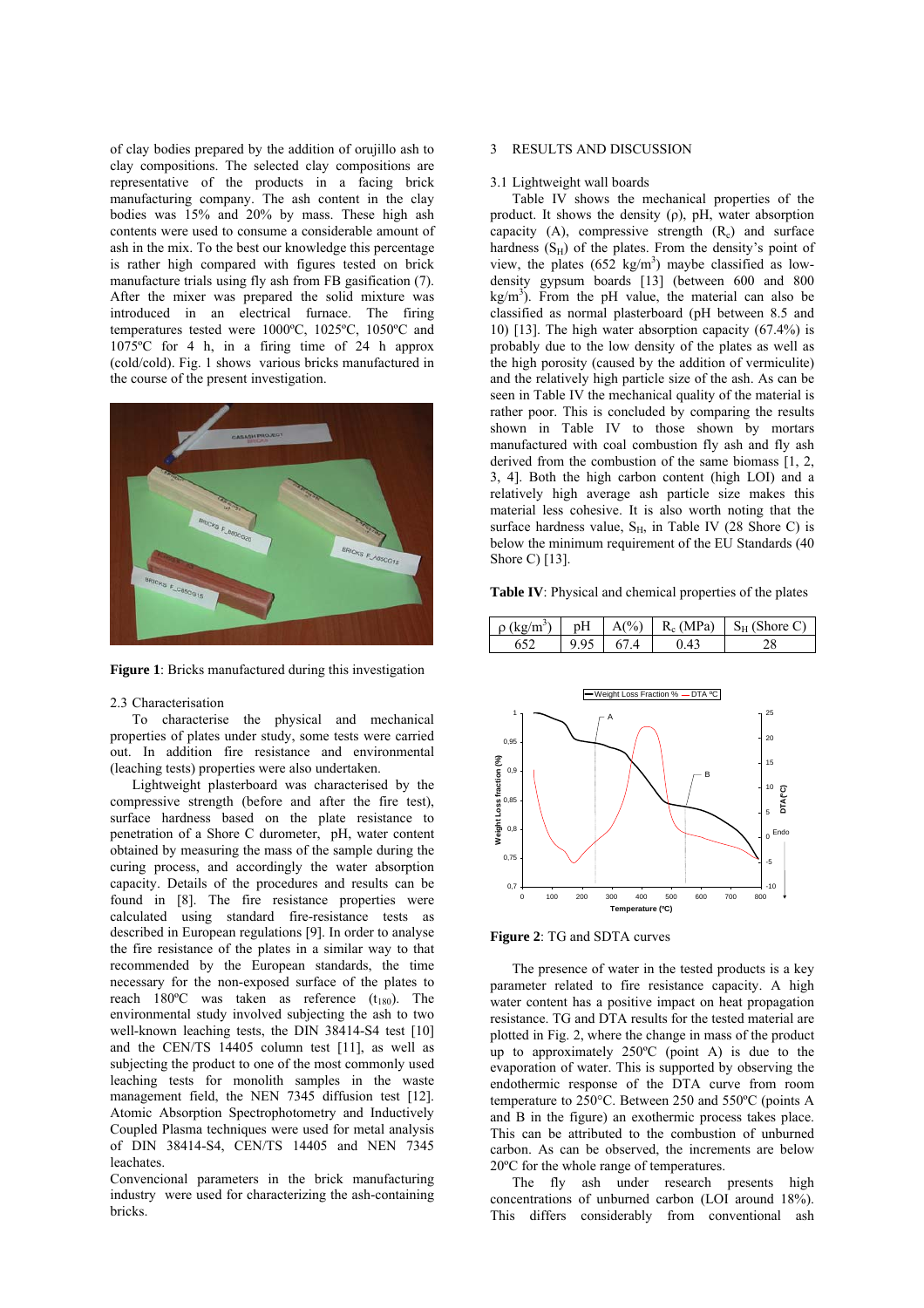combustion where LOI values of 2-5% are typical. Consequently, a thorough study of the fire resistance behaviour of plates containing gasification ash was undertaken. The fire resistance of the product developed and two commercial plates used for comparison purposes was calculated based on the time necessary for the unexposed side to reach  $180^{\circ}$ C (t<sub>180</sub>) when the exposed side was subjected to the standard fire-resistance temperature-time curve. Fig. 3 shows the results obtained in the fire test for 20 mm-thick plates. The  $t_{180}$  of the developed product was over 24 min. By comparing the three curves in Fig.3, you can see that the behaviour of the plate tested in this study is similar to that of commercial plates of the same dimensions. In all the cases an evaporation plateau can be observed at approximately 90°C on the unexposed surface, caused by the water present in the plate [1]. As Fig.3 illustrates, the change in temperature of the unexposed surface of the plate  $(T_{in})$  was not significant. This is remarkable because of the relatively high LOI of the ash used in the plate. Moreover, no smoke was emitted from the plate at any time during the test.



**Figure 3**: Fire resistance test curves

Table V shows the mechanical properties of the board after the fire test. After the fire test, the compressive strength resistance of the plate dropped dramatically (roughly 95%). This is due to the mass loss that occurred in the mortar after heating (25 % w/w according to the data shown in the TG-SDTA test). The loss of mass in the plate during the fire tests turned out to be lower than in the TG-SDTA test (19.6% w/w vs. 25%). This is probably due to the lack of homogeneity of the temperatures which take place throughout the surface of the plate during the fire-test. The surface hardness also decreased considerably (85% and 67% on the exposed and unexposed surfaces, respectively). The differences between the two  $S_H$  values are explained by the low thermal level of the unexposed surface as compared to that of the exposed surface (200 ºC vs. 900 ºC). Clearly, the higher the temperature, the higher the rate of physicochemical transformations.

Since the plates studied here were obtained from waste material, an environmental study was carried out to characterize the tested product more completely and be able to better evaluate its possible uses. The study involved subjecting the gasification ash and the plate to three of the most commonly used leaching tests in the waste management field, and a chemical analysis of the leachates obtained. In Spanish legislation there is no legal requirement for the re-use of waste materials in this type of product. Only the Autonomous Government of Catalonia has established regional regulations for waste management, including limited recycling for some wastes considered as by-products [14]. The recycling procedure requires determining the standard DIN 38414- S4 leachate; after that, the concentration of certain heavy metals in the leachate must be determined. Table VI gives the limits that apply to the assessment of different slags (metallurgical and MSWI slags) in the construction sector, according to Catalan regulations. Taking into account the metal concentrations in the DIN leachate shown in Table VI, the gasification ash could be used in this application, as its chemical parameters are practically below the limits established by the standards. Nevertheless, although the Order on Slag Valorisation mentioned above does not set any limits for PAH in the slags, it does fix a limit for unburned matter (LOI) in MSWI slags at 5 wt%, a value clearly under the 18% wt% measured in orujillo ash. Thus, though the heavy metal leachability of the ash is low, it would require a pre-treatment stage, probably though combustion, prior to its use in this kind of application.

**Table V**: Mechanical properties of the plates after the fire test

| $\Omega$ (kg/m <sup>3</sup> ) | $R_0(MPa)$ | $S_H$ (Shore C)                |  |
|-------------------------------|------------|--------------------------------|--|
|                               | በ በን       | Unexposed side<br>Exposed side |  |

**Table VI**: Metals Limits for DIN leachates according to the Order on Slag Valorisation  $(\mu \varrho/L)$ 

| Component           | Limit | Orujillo<br>gasification ash |
|---------------------|-------|------------------------------|
| Cd                  | 100   | $30$                         |
| Cr(VI)              | 100   |                              |
| $Cr_{\text{total}}$ | 500   | $50$                         |
| Ni                  | 500   | 50                           |
| Cu                  | 2000  | 55                           |
| Zn                  | 2000  | 20                           |
| As                  | 100   | <1                           |
| Hg                  | 20    | < 50                         |
| Pb                  | 500   | 100                          |

The recycling or reuse of secondary materials in the Netherlands in the building industry is commonplace; more than 10 percent of all granular materials used in the building industry are recycled materials. The Dutch Building Materials Decree (DBMD) [15] contains rules related to the use of stony and earth building materials in construction and other works. The aim of the DBMD is to prevent pollution of the soil and surface water. The decree prescribes a standardized column leaching test for granular building materials (NEN 7343) and a tank leaching test (NEN 7345), for bound or shaped materials.

Table VII shows the figures for the concentrations of different metals analyzed in the ash column test leachates obtained using the CEN/TS 14405 test, which is similar to the NEN 7343. In general, it can be seen that the concentrations of the metals are low and are, in all cases, at the part per billion level (ultratraces). A comparison is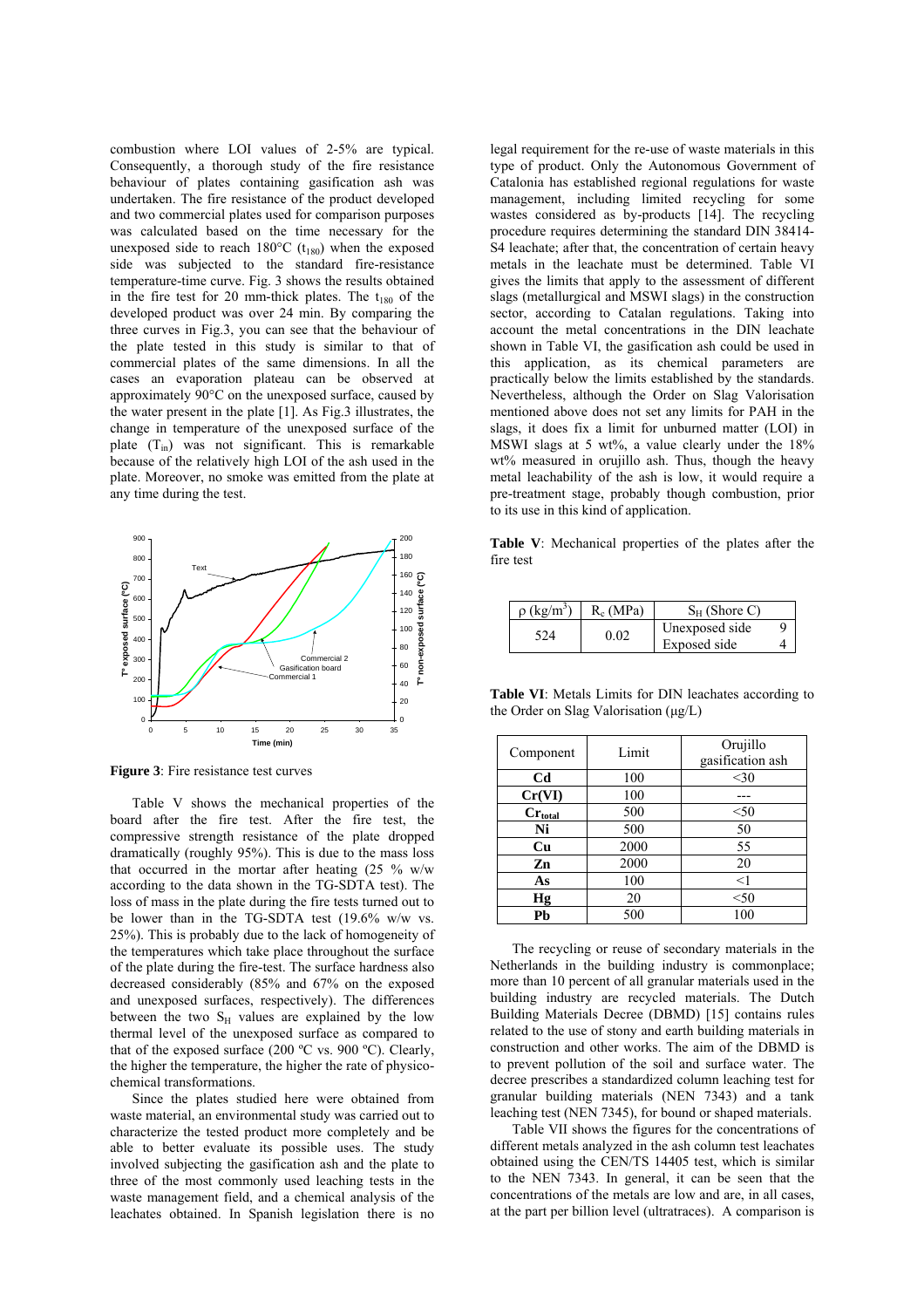made with the limits stated in the DBMD for Categories 1 (unrestricted use) and 2 (restricted use, if isolation measures are taken). As can be seen, Cat. 2 limits are not exceeded for any metal, although in the cases of Hg and Se no conclusions can be drawn, because as occurs with Cd, Sb and Sn, measured concentrations are always under their detection limits. Cat. 1 limits are exceeded for Cu, Ba, Mo, Ni and V. Table VIII shows the NEN 7345 leachate concentrations of test pieces taken from the plate.

**Table VII**: Category 1 and Category 2 limit values for column test leachate concentrations according to the DBMD at a layer thickness of 0.7 m

|                | <b>DBMD</b>  |              |                                 |
|----------------|--------------|--------------|---------------------------------|
| Element        | Cat. 1 mg/kg | Cat. 2 mg/kg | Orujillo<br>gasification<br>Ash |
| As             | 0.88         | 7            | 0.49                            |
| Ba             | 5.5          | 58           | 6.05                            |
| C <sub>d</sub> | 0.032        | 0.066        | < 0.05                          |
| Co             | 0.42         | 2.5          | 0.28                            |
| $_{\rm Cr}$    | 1.3          | 12           | 0.05                            |
| Cu             | 0.72         | 3.5          | 1.61                            |
| Hg             | 0.018        | 0.076        | < 0.49                          |
| Mo             | 0.28         | 0.91         | 0.81                            |
| Ni             | 1.1          | 3.7          | 1.34                            |
| Pb             | 1.9          | 8.7          | 0.49                            |
| Sb             | 0.045        | 0.43         | < 0.10                          |
| <b>Se</b>      | 0.044        | 0.1          | < 0.49                          |
| Sn             | 0.27         | 2.4          | < 0.49                          |
| V              | 1.6          | 32           | 0.10                            |
| Zn             | 3.8          | 15           | 3.52                            |

We can see that all the metals are under detection limits except Ba. After 64 days the accumulated Ba concentration was 18 mg/m<sup>2</sup>. Nevertheless, this value is still well below the limit set by the Dutch Building Materials Decree for Category 1  $(600 \text{ mg } \text{Ba/m}^2)$ . Therefore, no environmental problems are expected for the plates developed in this study, at least from the heavy metals point of view.

#### 3.2 Bricks

The fired test probes, after a firing similar to the tunnel kiln firing, do not present defects. Table IX and X show the main results of the test. The more significant effects of the ash addition were: (a) High reduction of the ceramic body strength; (b) High decrease in the net density of the ceramic bodies. (c) Notable increase in the water absorption joined to a higher porosity. The high increase in the mixing water cause the reduction of the ceramic body strength whereas the increase in the water absorption joined to a higher porosity was mainly due to the pore-forming properties of the ashes tested.

The results obtained show that the three clay bodies tested do not meet the requirements for high density (HD) clay masonry units. Low density (LD) clay masonry units, according to UNE-EN 771-1, with high thermal insulating capacity, can be probably

manufactured with orujillo ash, provided that the ceramic body strength is improved.

|                                   |  | <b>Table VIII:</b> NEN 7345 [Accumulated leaching test |  |
|-----------------------------------|--|--------------------------------------------------------|--|
| results after 64 days $(mg/m2)$ ] |  |                                                        |  |

|                | Cumulative           | <b>Limits DBMD</b>   |
|----------------|----------------------|----------------------|
| Component      | (mg/m <sup>2</sup> ) | (mg/m <sup>2</sup> ) |
| Sn             | $<$ 20               | 29                   |
| As             | $20$                 | 41                   |
| Hg             | < 20.5               | 0.4                  |
| <b>Se</b>      | $<$ 20.5             | 1.4                  |
| Mo             | $<\!\!4$             | 14                   |
| Sb             | < 4                  | 3.7                  |
| Zn             | <1                   | 200                  |
| Pb             | $<$ 20               | 120                  |
| C <sub>d</sub> | $\overline{\leq}2.1$ | 1.1                  |
| Co             | $\overline{2}$       | 29                   |
| Ni             | $\leq 4$             | 50                   |
| $\mathbf{V}$   | $\leq$ 4             | 230                  |
| Cu             | <12                  | 51                   |
| Ba             | 18                   | 600                  |
| $_{\rm Cr}$    | $<$ 2                | 140                  |

**Table IX**: Characterization tests

| Ceramic test               | Nomenclature     | Typical<br>values | Units             |
|----------------------------|------------------|-------------------|-------------------|
| Water<br>(mixing water)    | $20 - 22$<br>AAM |                   | $\%$              |
| Moisture                   | H                |                   | $\frac{0}{0}$     |
| Dry bending<br>strength    | <b>RFS</b>       | $5 - 8$           | N/mm <sup>2</sup> |
| Water<br>absorption        | AA               | $3 - 24$          | $\frac{0}{0}$     |
| Net Density                | D                | 1650-2350         | kg/m <sup>3</sup> |
| Fired bending<br>strength  | <b>RFCs</b>      | $20 - 40$         | N/mm <sup>2</sup> |
| Drying linear<br>shrinkage | CLS              | $4 - 5$           | $\frac{0}{0}$     |
| Firing linear<br>shrinkage | <b>CLC</b>       | $0 - 6$           | $\frac{0}{0}$     |

 Despite further investigation is needed, preliminary conclusions allow us to be quite optimistic. The results obtained up to now have showed that the three clay bodies tested are very near (but slightly under) the requirements for facing bricks, i.e. HD clay masonry units. However, the percentage of ashes was very high. For instance, according to [7], red and white bricks were manufactured using ash proportions up to 6.3 ww%. A possible solution is the optimisation of the type of clay and/or the use of a lower ash proportion. These two measures are under current investigation. In addition, LD clay masonry units, with high thermal insulating capacity, can be probably manufactured with orujillo ashes.